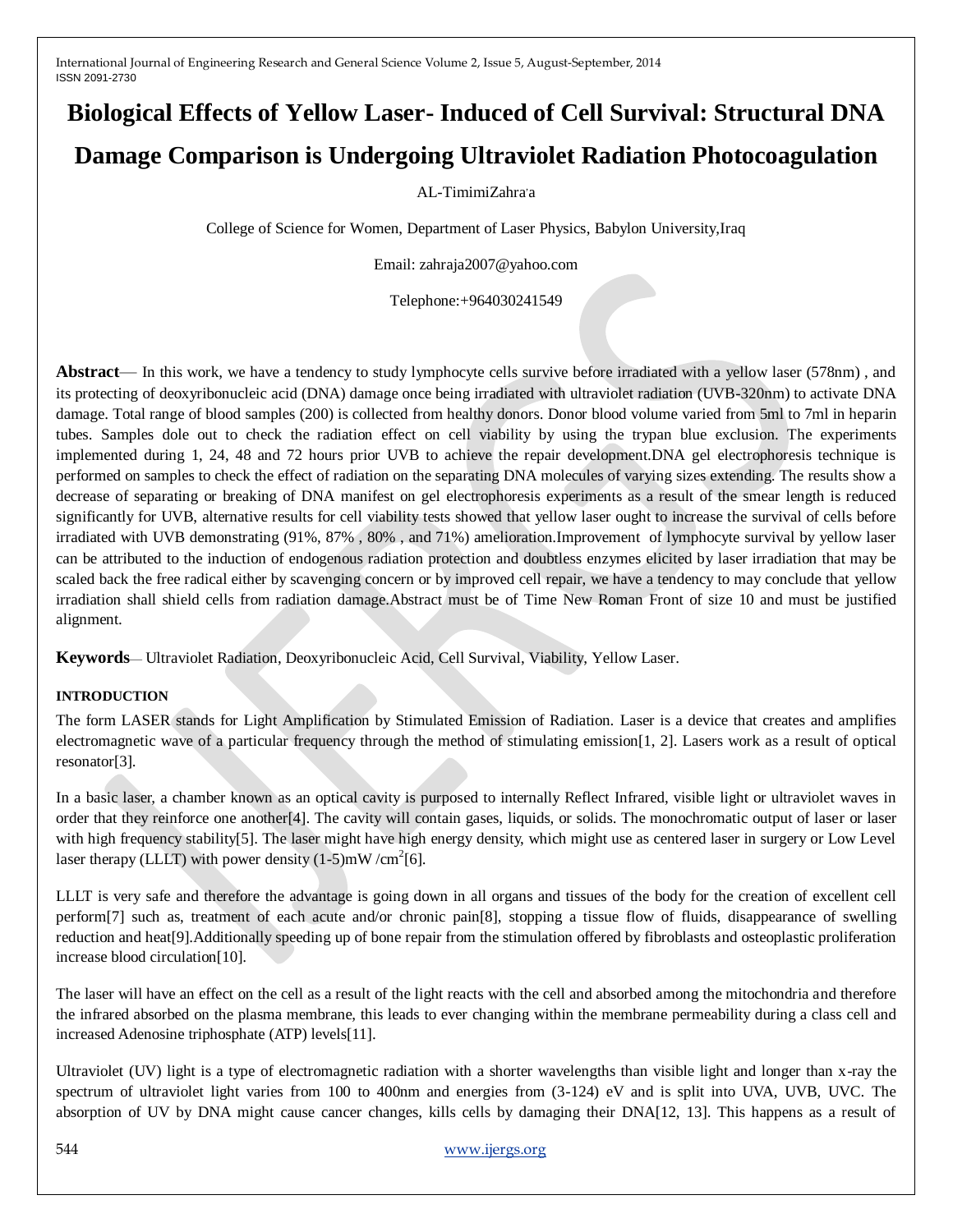chemical reactions, prone to deteriorate the genetic code, is triggered by the surplus energy deposited by the UV absorption[14]. The excitation later on transfers to different components of the double helix, losing energy at every step[15]. It will manufacture many varieties of the DNA damage single strand, double strand break and thymine dimer[16]. The defective piece of DNA will be repaired by completely different mechanisms like excision repair and photoreactivation.[16] Up to now, it absolutely was not renowned however. This excess energy was distributed among the bases of the DNA. It absolutely was solely postulated that every base absorbs a photon separately.

### **MATERIAL AND METHOD:**

This study is undertaken during the period from January 2013 to January 2014. It was mentioned in the pathology laboratory, Al-Hilla General Hospital. A study of the yellow laser effect on the cell damage and repair was performed on (200) blood samples that were obtained from adult healthy donors came to the hospital for a medical checkup. The amount of blood drawn varies from 5ml to 7ml in heparin tubes to prevent blood clotting and the samples were checked for diseases such as HIV, malaria, and viral hepatitis. Two types of irradiations (yellow laser and UVB) irradiated the cells.

Laser irradiation done by using 578nm yellow light with an output power of 10mW, operating in continuous wave and spot diameter 0.6mm was utilized to irradiate the cells for a period of 10 min at a distance of 2cm.The cells and the medium were rotated everyone min to ensure that all cells receive the same amount of laser irradiation.

UVB irradiations after laser irradiation was completed cells were incubated for one hour prior to UVB irradiation. The UVB (320nm) irradiation to the cells was operated in continuous wave with power 25W and positioned at a distance of 10 cm from cell suspension with mixing the cells once every 2 minutes to ensure homogenous irradiation of the cell suspension, which was irradiated for period 10 min.

In all experiments, the cells were kept on ice this was done to retard cellular repair processes and thereby conserve DNA damage induced during irradiation.

Gel electrophoresis was performed on DNA of lymphocyte post UVB irradiation in these experiments we assessed the DNA fragmentation after UVB irradiation. Further experiments were performed for the assessment of DNA fragmentation before irradiated cells with laser with 1h incubation then exposed to UVB light.

DNA was extracted from 6x104 cells then it was tested for purity by using spectrophotometry. Cell culture procedure; before each experiment the cell concentration of lymphocytes counted by microscopic examination using a Neubauer Chamber Cell Counting.

After irradiation, the cells were grown in a suspension in 5ml RPMI - Roswell Park Memorial Institute 1640 medium with 10% FBS - Fetal Bovine Serum and 0.4 mg/ ml of PHA- Phytohemagglutinins grown at 37oC for 3 days without changing. The difference was estimated significant at 0.05 levels. ANOVA has also been undertaken to test the changes between the mean value of total cell number, living cells, dead cells, and percentage survival.

#### **RESULTS:**

Gel electrophoresis indicate the difference in bond length. Samples, which were irradiated by UVB for 10 min, gave shorter smear. If the cells were irradiated for 10 min, with 578nm yellow laser beam prior to UVB irradiation and incubated for 1 hour before UVB irradiation the short smear became approximately a band similar to control and the long smear will be short.

Other experiments were performed. In these experiments, the cells were irradiated for 10 min by UVB radiation prior to laser exposure tested for DNA fragmentation such experiments did not demonstrate a significant effect on DNA fragmentation. These results are shown in figure 1.

Results for the survival test revealed that in cells exposed to laser only has a small effect was on cell survival compared with control appeared on the trypan blue test other results were appearing when laser irradiation administered post UVB irradiation which has given small change from cell survival nutrient medium. This allows us exposed to UVB only, Table 1.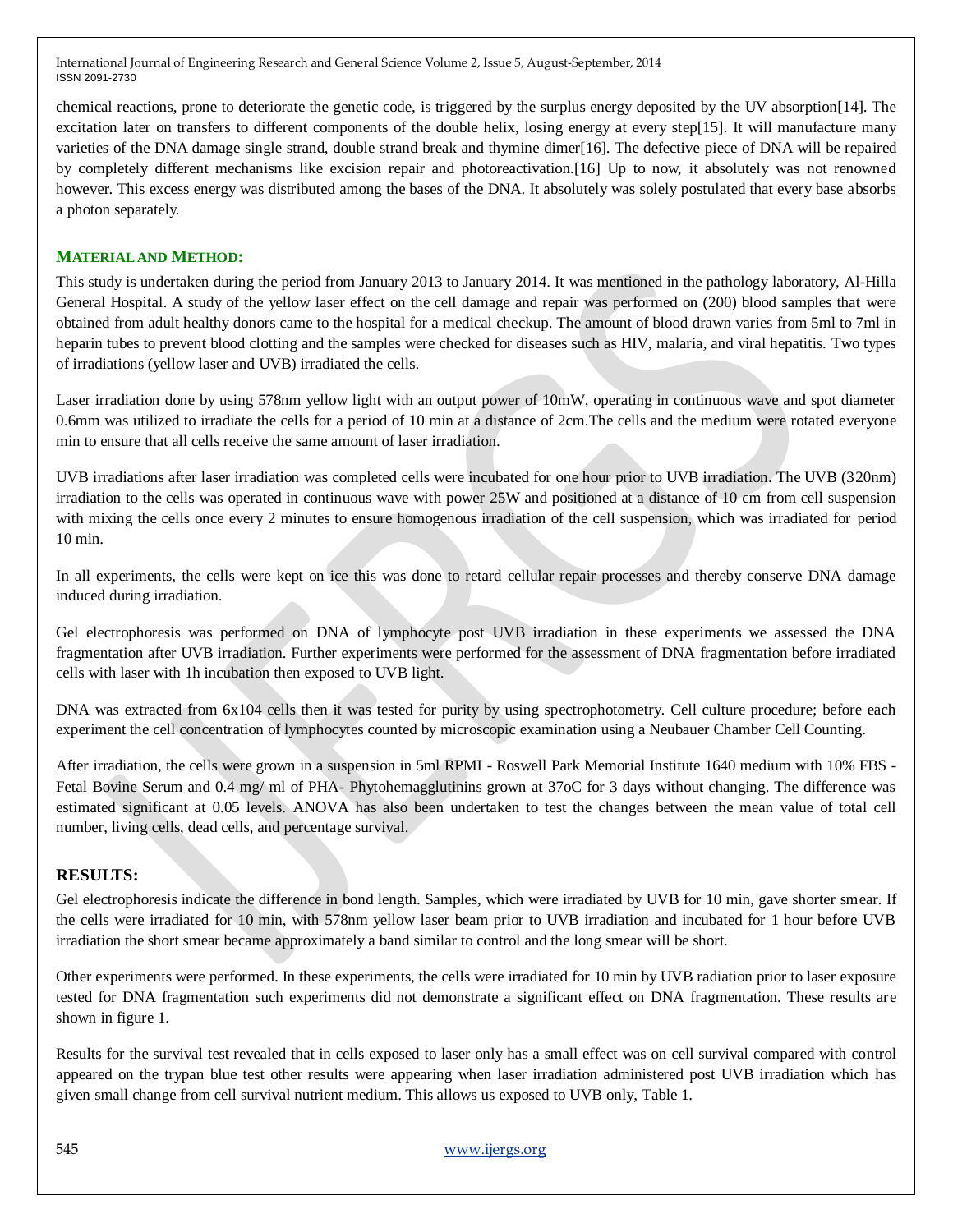A significant improvement to examine the effect of radiation during and after the cell division after 24 h, 48 h and 72 h when cells were tested for viability.

Viability test using trypan blue to check the viability of the cells with trypan blue cells were centrifuged to remove the medium and re suspended in PBS – Phosphate Buffered Salines - pH 7.4 and checked by viewing under a microscope with phase contrast option the dead cell discriminated visually from live cells because of their darker appearance.

## **STATISTICALANALYSIS:**

Results expressed in (mean  $\pm$  SD). Change, a percentage of the mean has calculated and used for comparison between the results. The results were further analyzed for significance.

Unpaired student test (t-test) performed for compression between observed when laser irradiation administered one hour prior to (91%, 87%, 80%, and 71%) for periods of 1, 24, 48, 72 hours of incubation respectively.

Another experiment, cells irradiated for 10 min by UVB radiation prior to laser exposure tested for cell viability. Such experiments did not show a significant effect on cell survival, which, given an insignificant change between cells irradiated with UVB only or UVB +laser.

## **DISCUSSION:**

The yellow laser has provided protection, which was both cell survival and DNA fragmentation[17, 18] against UVB light irradiation[13].

These results are observed on the cell survival of cells exposed to UVB tested by trypan blue for the four post irradiation periods (1, 24, 48, and 72 h) which resulted in (40%, 48%, 42%, and 46%). Survival extended to (70%, 66%, 69%, and 73%) when cells exposed to yellow laser and left for 1h incubation at 37oC prior UVB.

To investigate and confirm these results we have performed gel electrophoresis. These experiments have shown an increased smear length in cells exposed to UVB 3 short of smears with 11 long smears for 10 min UVB exposure.

While those exposed to laser given 1h incubation prior to UV exposure have bestowed shorter smears, length almost a band for 10 min exposure compared with control.

These results indicate that low power laser yellow laser can improve cell survival for cells damaged by UV radiation. The mechanism of the yellow laser induced protection appears sort of the adaptive response and this follows because yellow laser irradiation has reported leading to generation of singlet oxygen and the observation, that yellow laser has led to an increase in the activity of antioxidant enzymes.

## **CONCLUSION:**

UVB is very a matter of damaging effect on DNA and this damage is dose dependent. These characteristics are derived from the UVB photon's energy to transform chemical bonds in molecules, even without having sufficient energy to ionize.

The yellow laser can improve cell survival significantly when gave a time about 1hr prior to UVB irradiation. The cell survival improvement by using yellow laser may be attributed to the induction of endogenous radio protectors or it may provide some protection.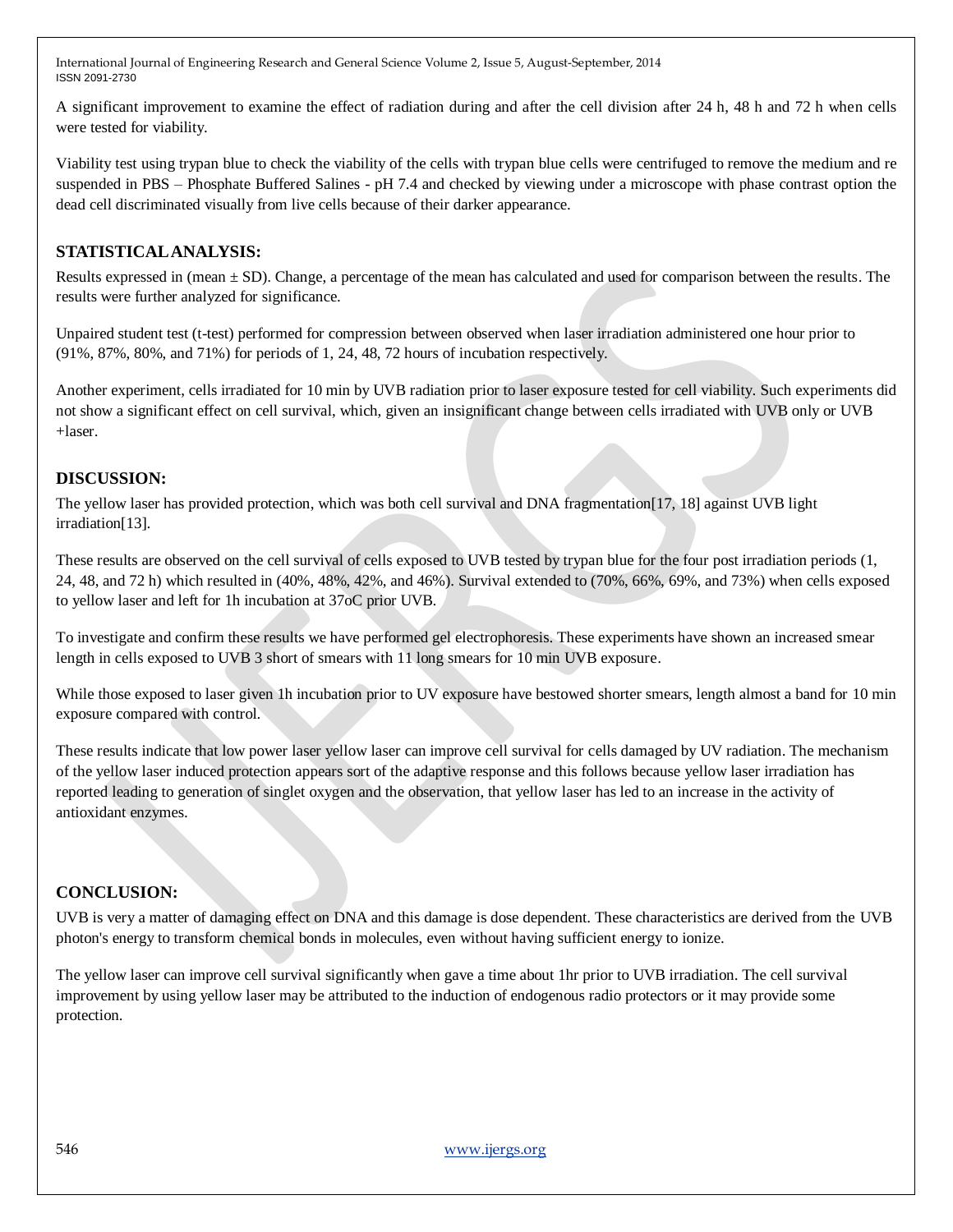#### **REFERENCES:**

- 1. Huang, Y.-Y., et al., Biphasic dose response in low levellightherapy. Dose-Response, 2009. 7(4): p. 358-383.
- 2. Bruch, R. Low Level Laser Therapy (LLLT).in Nevada Health Forum. 2003.
- 3. Paschotta, R.d., Encyclopedia of laser physics and technology.Vol. 1. 2008: Wiley-vch Berlin.
- 4. Silfvast, W.T., Laser fundamentals.2004: Cambridge University Press.
- 5. Khanin, I.A.k.I. and Y.I. Khanin, Fundamentals of laser dynamics. 2006: Cambridge Int Science Publishing.
- 6. Schindl, A., et al., Low-intensity laser therapy: a review.Journal of investigative medicine: the official publication of the American Federation for Clinical Research, 2000. 48(5): p. 312-326.
- 7. Smith, C.F., Method of performing laser therapy.1995, Google Patents.
- 8. Tsivunchyk, O.S., Influence of low intensity laser radiation on different biological systems. 2004, Philipps-Universit<sup>ik</sup>t Marburg.
- 9. Torres, C.S., et al., Does the use of laser photobiomodulation, bone morphogenetic proteins, and guided bone regeneration improve the outcome of autologous bone grafts? An in vivo study in a rodent model.Photomedicine and laser surgery, 2008. 26(4): p. 371- 377.
- 10. Katona, E.V.A., et al., Low power red laser irradiation effects, as seen in metabolically intact and impaired human blood cells. Rom. J. Biophys, 2003. 13(1-4): p. 1-16.
- 11. Niemz, M.H., Laser-tissue interactions: fundamentals and applications.2007: Springer.
- 12. Harm, W., Biological effects of ultraviolet radiation. 1980.
- 13. Sinha, R.P. and D.-P. Hأ¤der, UV-induced DNA damage and repair: a review. Photochemical &Photobiological Sciences, 2002. 1(4): p. 225-236.
- 14.Imlay, J.A. and S. Linn, DNA damage and oxygen radical toxicity.Science, 1988.240(4857): p. 1302-1309.
- 15. Kulms, D. and T. Schwarz, Molecular mechanisms of UVâ€گinduced apoptosis.Photodermatology, photoimmunology&photomedicine, 2000. 16(5): p. 195-201.
- 16.Bohr, V.A. and G.L. Dianov, Oxidative DNA damage processing in nuclear and mitochondrial DNA. Biochimie, 1999.81(1-2): p. 155-160.
- 17.Blodi, C.F., et al., Direct and feeder vessel photocoagulation of retinal angiomas with dye yellow laser. Ophthalmology, 1990. 97(6): p. 791-795.
- 18. Lee, H.I., et al., Clinicopathologic efficacy of copper bromide plus/yellow laser (578 nm with 511 nm) for treatment of melasma in Asian patients. Dermatologic Surgery. 36(6): p. 885-893.